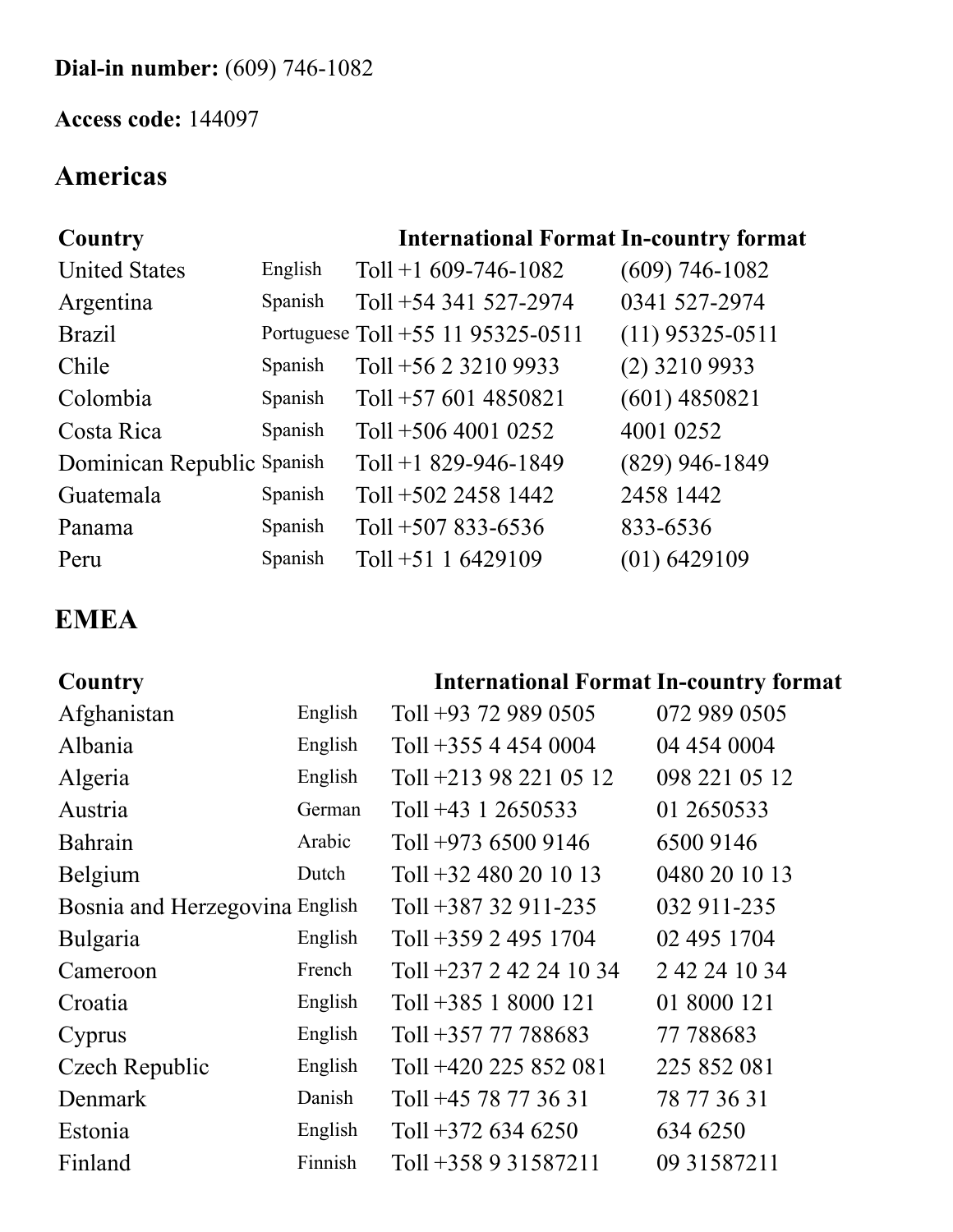# **Country International Format In-country format**

| France                    | French  | Toll +33 7 56 75 00 17           | 07 56 75 00 17    |
|---------------------------|---------|----------------------------------|-------------------|
| Georgia                   | English | Toll +995 706 777 581            | 0706 777 581      |
| Germany                   | German  | Toll +49 209 88294440            | 0209 88294440     |
| Greece                    | English | Toll $+30$ 21 0300 2966          | 21 0300 2966      |
| Hungary                   | English | Toll $+36$ 1 999 0172            | $(061)$ 999 0172  |
| Iceland                   | English | Toll $+354$ 539 0350             | 539 0350          |
| Ireland                   | English | Toll $+353$ 1 907 9714           | $(01)$ 907 9714   |
| Israel                    | Hebrew  | Toll $+972$ 55-966-1101          | 055-966-1101      |
| Italy                     | Italian | Toll +39 06 4521 2183            | 06 4521 2183      |
| Kazakhstan                | English | Toll +7 727 310 0568             | 8 (727) 310 0568  |
| Kenya                     | English | Toll $+254$ 20 7653273           | 020 7653273       |
| Kosovo                    | English | Toll +383 38 413 922             | 038 413 922       |
| Latvia                    | English | Toll $+371$ 67 660 191           | 67 660 191        |
| Lithuania                 | English | Toll $+370$ 661 05781            | $(8-661) 05781$   |
| Luxembourg                | German  | Toll $+352$ 20 30 16 51          | 20 30 16 51       |
| Malawi                    | English | Toll +265 212 342 012            | 0212 342 012      |
| Malta                     | English | Toll $+356$ 2031 0009            | 2031 0009         |
| Monaco                    | French  | Toll +377 93 10 82 09            | 93 10 82 09       |
| Montenegro                | English | Toll +382 78 907 034             | 078 907 034       |
| Netherlands               | Dutch   | Toll +31 97 05 500 1809          | 097 05 500 1809   |
| Nigeria                   | English | Toll $+234$ 1 227 8510           | 01 227 8510       |
| Norway                    |         | Norwegian Toll +47 73 79 03 12   | 73 79 03 12       |
| Pakistan                  | English | Toll +92 21 37132321             | $(021)$ 37132321  |
| Poland                    | Polish  | Toll $+48$ 22 263 04 34          | 22 263 04 34      |
| Portugal                  |         | Portuguese Toll +351 21 114 3161 | 21 114 3161       |
| Romania                   | English | Toll +40 31 780 7052             | 031 780 7052      |
| <b>Russian Federation</b> | Russian | Toll +7 499 371-07-23            | 8 (499) 371-07-23 |
| Serbia                    | English | Toll +381 67 7892818             | 067 7892818       |
| Slovakia                  | English | Toll +421 2/333 252 01           | 02/333 252 01     |
| Slovenia                  | English | Toll $+38682806530$              | 0828 06530        |
| South Africa              | English | Toll +27 87 825 0154             | 087 825 0154      |
| Spain                     | Spanish | Toll +34 872 50 31 51            | 872 50 31 51      |
| Sri Lanka                 | English | Toll +94 115 896 986             | 0115 896 986      |
| Sweden                    | Swedish | Toll +46 70 194 00 42            | 070-194 00 42     |